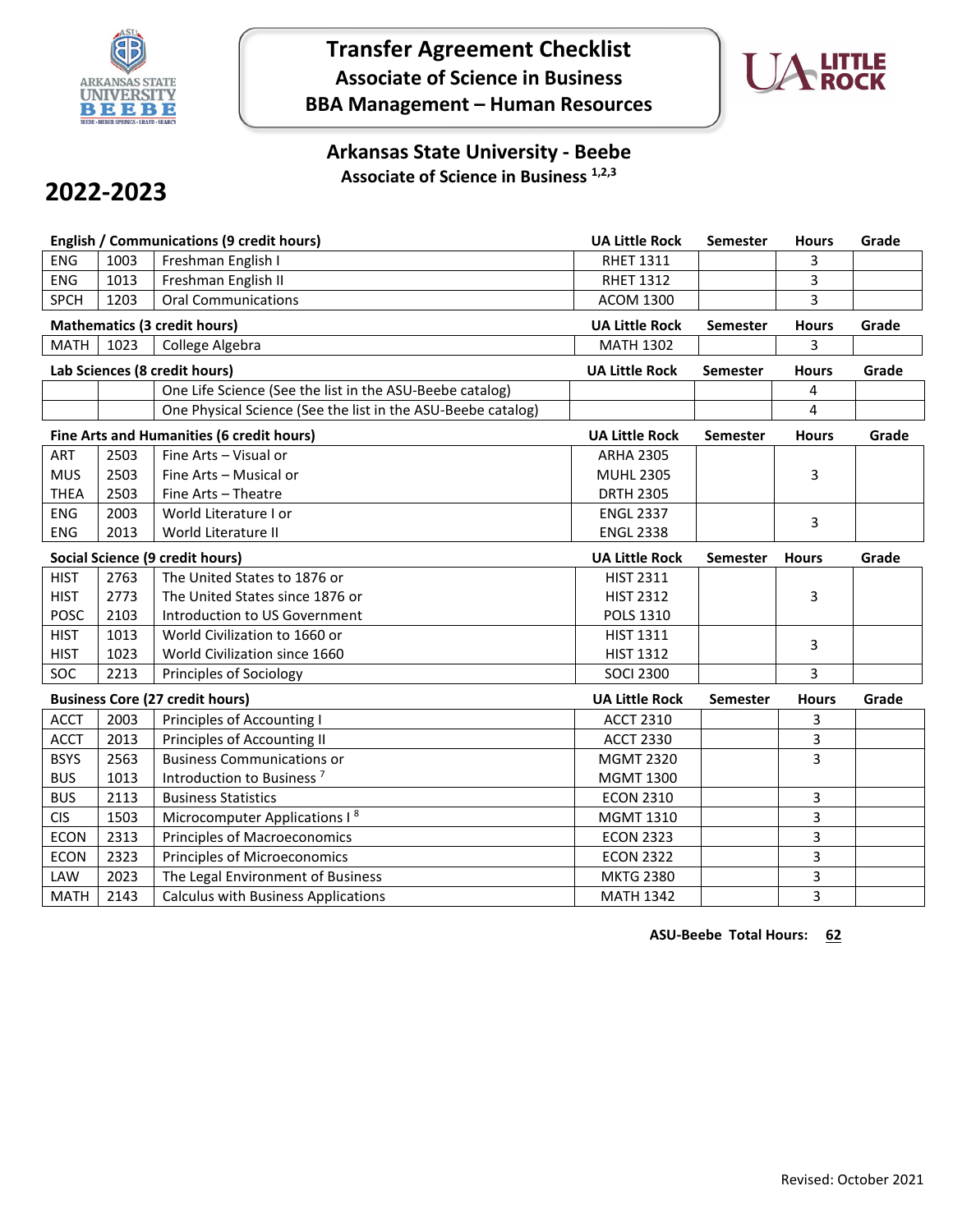

## **Transfer Agreement Checklist Associate of Science in Business BBA Management – Human Resources**



### **University of Arkansas at Little Rock**

#### **Bachelor of Business Administration – Management – HR4**

## **2022-2023**

| Professional Business Courses (28 credit hours) |           |                                            | <b>Semester</b> | <b>Hours</b> | Grade |
|-------------------------------------------------|-----------|--------------------------------------------|-----------------|--------------|-------|
| <b>BSAD</b>                                     | 2010/4010 | Career Catalyst <sup>6</sup>               |                 | 0            |       |
| <b>BSAD</b>                                     | 3100      | <b>Business Professionalism</b>            |                 |              |       |
| <b>BINS</b>                                     | 3305      | Information Systems for Decision Making    |                 | 3            |       |
| <b>BINS</b>                                     | 3352      | Data Analysis and Visualization            |                 | 3            |       |
| <b>BINS</b>                                     | 3380      | <b>Business Communication</b>              |                 | 3            |       |
| <b>ECON</b>                                     | 3355      | <b>Quantitative Business Analysis</b>      |                 | 3            |       |
| <b>FINC</b>                                     | 3310      | <b>Business Finance</b>                    |                 | 3            |       |
| <b>MGMT</b>                                     | 3300      | Principles of Management                   |                 | 3            |       |
| <b>MGMT</b>                                     | 3304      | <b>Operations Management</b>               |                 | 3            |       |
| <b>MGMT</b>                                     | 4380      | <b>Business Strategy (Capstone Course)</b> |                 | 3            |       |
| <b>MKTG</b>                                     | 3350      | <b>Principles of Marketing</b>             |                 | 3            |       |

| Management – HR Major Requirements (18 credit hours) |           |                                                              | Semester | <b>Hours</b> | Grade |
|------------------------------------------------------|-----------|--------------------------------------------------------------|----------|--------------|-------|
| <b>MGMT</b>                                          | 3320      | Human Resources Management                                   |          |              |       |
| <b>MGMT</b>                                          | 3340      | Managing People in Organizations                             |          |              |       |
| <b>MGMT</b>                                          | 4360/4368 | Compensation Management OR Staffing and Talent Management or |          |              |       |
| <b>MGMT</b>                                          | 4367      | Human Resource Analytics and Metrics                         |          |              |       |
| <b>MGMT</b>                                          | 4391      | Employment Law                                               |          |              |       |
| <b>MGMT</b>                                          | 4395      | Applications in HR Management                                |          |              |       |

| Management - HR Electives (9 credit hours) |           |                                          | <b>Semester</b> | <b>Hours</b> | Grade |
|--------------------------------------------|-----------|------------------------------------------|-----------------|--------------|-------|
| <b>BINS</b>                                | 4352      | <b>Big Data Analytics Tools</b>          |                 |              |       |
| <b>IBUS</b>                                | 4316      | Field Study in International Business    |                 |              |       |
| <b>MGMT</b>                                | 3362      | Venture MGMT & Decision Making           |                 |              |       |
| <b>MGMT</b>                                | 3364      | <b>Family Business Management</b>        |                 |              |       |
| <b>MGMT</b>                                | 3392/4394 | Coop. Ed. Or Internship                  |                 | 9            |       |
| <b>MGMT</b>                                | 4341      | Labor and Industrial Relations           |                 |              |       |
| <b>MGMT</b>                                | 4377      | <b>International Business Management</b> |                 |              |       |
| <b>MGMT</b>                                | 4385      | Special Topics in Management             |                 |              |       |
| <b>ACOM</b>                                | 3323      | <b>Conflict Management</b>               |                 |              |       |

| Electives (3 credit hours)                 |  |                        | Semester | <b>Hours</b> | Grade |
|--------------------------------------------|--|------------------------|----------|--------------|-------|
|                                            |  | Unrestricted Electives |          |              |       |
| <b>IIA Little Pock Total Hours:</b><br>ΕQ. |  |                        |          |              |       |

**UA Little Rock Total Hours: 58**

#### **Total Hours: 120** <sup>5</sup>

<sup>1</sup> See your advisor at Arkansas State University-Beebe for degree and graduation information.

<sup>2</sup> UA Little Rock transfer course designations are either guaranteed by ACTS (acts.adhe.edu) or have been approved as a substitution by UA Little Rock. Unless otherwise noted, courses for which no UA Little Rock equivalent course is listed would transfer in as elective credit.

<sup>3</sup> Students completing the Associate of Science in Business degree requirements, as shown above, with minimum 2.25 cumulative GPA and a grade of C or greater in Composition II and College Algebra, will have satisfied the UA Little Rock Lower Level Core requirements and will be admitted to the College of Business and the Bachelor of Business Administration degree program as a junior.

<sup>4</sup> For more specific information about degree requirements within the junior and senior years at UA Little Rock, please review the UA Little Rock Undergraduate Catalog (http://ualr.edu/catalogs/undergraduate-catalog) and consult your UA Little Rock academic advisor.

<sup>5</sup> This degree program requires a total of 120 semester credit hours, including at least 45 upper level credit hours completed at UA Little Rock.